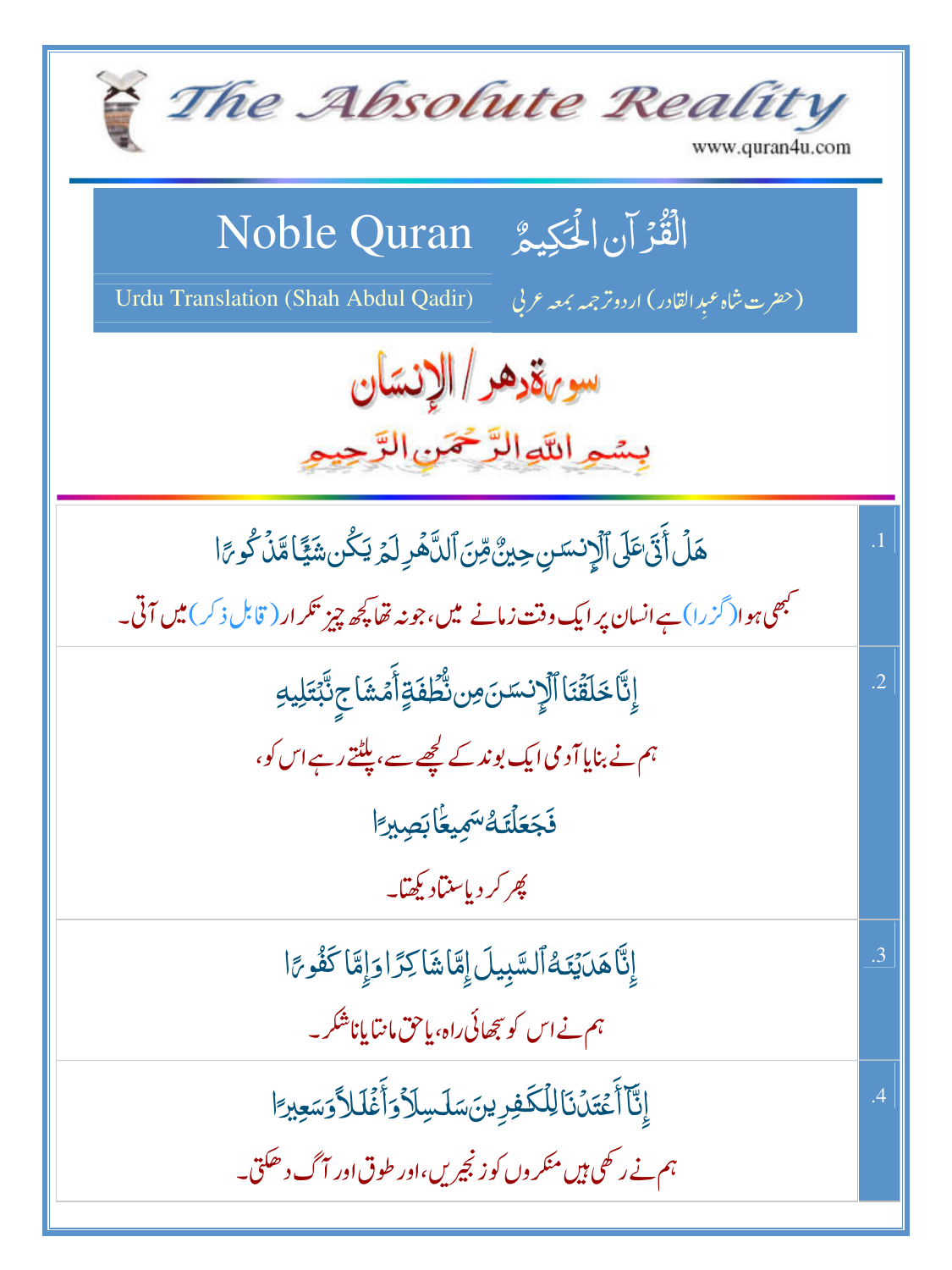| إِنَّ ٱلْأَبَٰدَاءَ يَشۡدَبُونَ مِن كَأَسٍ كَانَ مِزَاجُهَا كَافُوعَا              | .5             |
|------------------------------------------------------------------------------------|----------------|
| البتہ نیک لوگ پیتے ہیں پیالہ، جس کی ملونی ( آمیز ش ) ہے کافور ،                    |                |
| عَيۡنَا <b>ۤ يَشۡرَ</b> بُ بِہَاعِبَادُٱللَّٰهِ                                    | .6             |
| ایک چشمہ ہے جس سے پیتے ہیں بندےاللہ کے،                                            |                |
| يُفَجِّرُونَهَاتَفَجِيرًا                                                          |                |
| <i>چلاتے ہیں (جیسے چاہیں) اسکی نالباں (شاخیں)،</i>                                 |                |
| ێٛۏۏۢۏڹؚۘؠٲڵڹؖٞڽؙۧڔۄؘۜۜڲؘٲۏ۠ۏڹؘؾۯؚٙڡٙٵػٲڹؘۺٞڗ۠ۿ۠ۿۺؾؘڟؚۣؖڹٵ                         | .7             |
| پوری کرتے ہیں مٹت اور ڈرتے ہیں اس دن سے کہ اس کی برائی پھیل پڑے گی،                |                |
| وَيُطْعِمُونَ ٱلطَّعَامَ عَلَىٰ حُبِّهِۦ مِسۡكِينَاوَيَتِيمَاوَأَسِبِرَا           | $\overline{8}$ |
| اور کھلاتے ہیں کھانااس محبت پر مختاج کواور بن باپ کے لڑکے (ینیم) کو،اور قید کی کو۔ |                |
| إِنَّمَانُظُعِمُكُمۡ لِوَجۡهِ ٱللَّهِ                                              | 9              |
| ( كہتے تھے )ہم جو تم كوكھلاتے ہيں نر اﷲ كامنہ چاہنے كو( كى خاطر )،                 |                |
| <b>لَاثْرِيلُمِنكُمرُ جَزَآءًوَلَاشُكُوعَ</b> ا                                    |                |
| نہ تم سے ہم چاہیں بدلہ،نہ چاہیں شکر گزاری۔                                         |                |
| ٳؚڹؓٲڬؘٵڡؙ؈ؚ؆ؚڹؚڹؘٳؾۏٙڡٙٵۼڹ۠ۅڛٙٳؗڡٓڞڟڔؠڗٙٳ                                         | .10            |
| ہم ڈرتے ہیں اپنے رب سے،ایک دن اداس سے سختی کے (عذاب)،                              |                |
|                                                                                    |                |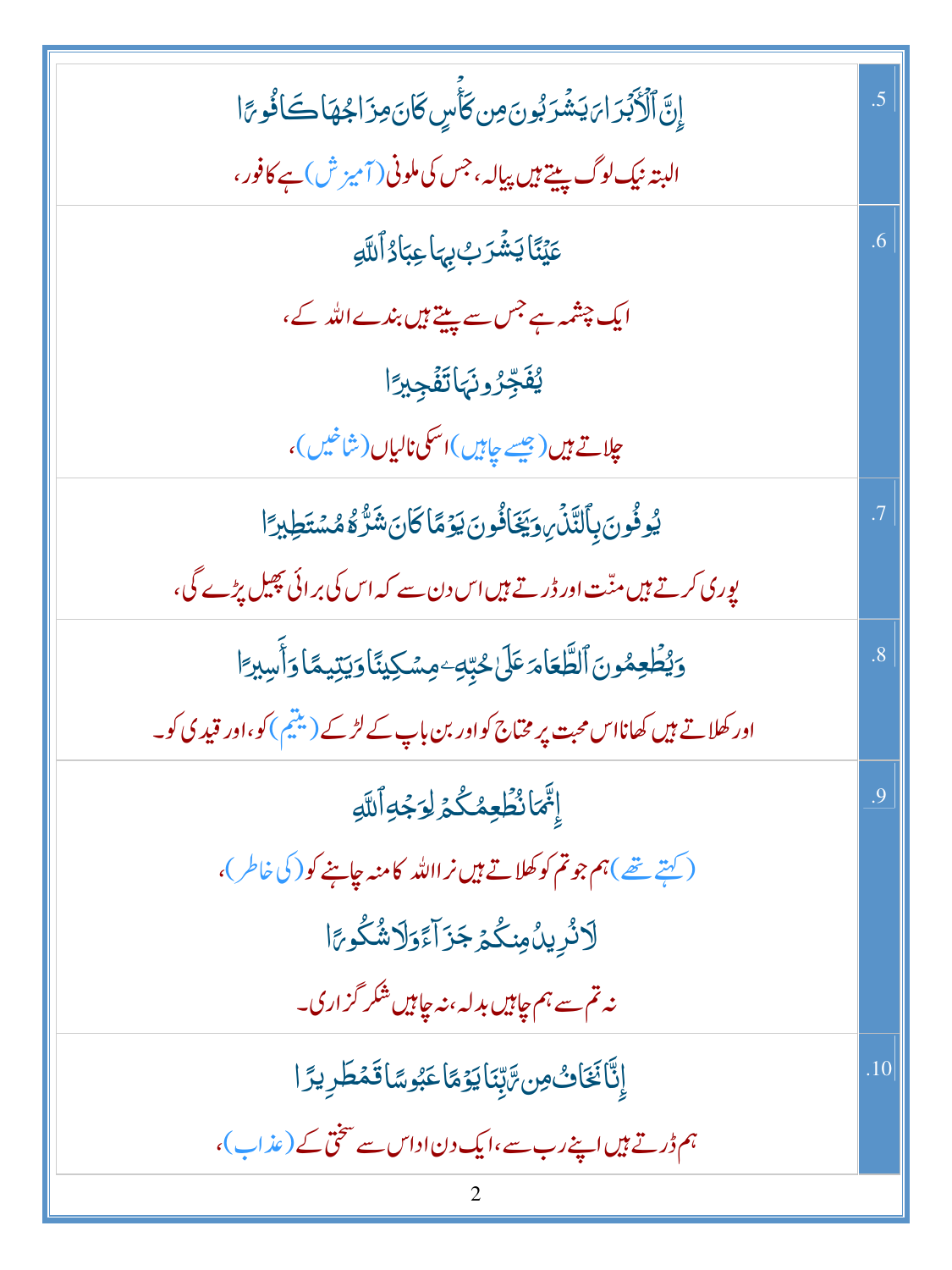| فَوَقَىٰهُمُ ٱللَّهُشَّرَّ ذَٰٓ لِكَ ٱلۡيَوۡمِ وَلَقَّـٰهُمۡ نَفۡسَرَةَۚ وَسُرُومَ ۤا  |     |
|----------------------------------------------------------------------------------------|-----|
| پھر بچاپاان کواللہ نے برائی سے اس دن کی،اور ملائی (عنایت کی)ان کو تاز گی اور خوش وقتی، |     |
| وَجَزَلَهُمْ بِمَاصَبَرُواۡۚ جَنَّةًوَحَرِيرًا                                         | .12 |
| اور بدلہ دیاان کواس پر کہ وہ کٹھہرے رہے (صبر کیا)،باغ اور پوشاک ریشمی،                 |     |
| ۄ۠ٞؾ <u>ؘؖڮڹ</u> ؾ؋ۣڽؠؘٵٵٙڸٲڷٲؘ؆ٳٙؠڮؖ                                                  | .13 |
| گے بیٹھیں اس میں تختوں پر،                                                             |     |
| <u>ڵ</u> ۮؾۯۏڹ؋ۣۑؠ <sub>ٙ</sub> ٵۺؙٙٛٙٙۺٙٵۏڷۯۯڡؙۿڔؽۯٙٳ                                 |     |
| نہیں دیکھتے وہاں دھوپ(گرمی) نہ ٹھر (سر دی)،                                            |     |
| <b>وَدَانِيَةً عَلَيْهِمْ ظِلَلُهَا</b>                                                | .14 |
| اور حِھک ربیں ان پر اس(جنت) کی جِھائیں                                                 |     |
| وَذُلِّلَتْ قُطُوفُهَا تَذَٰلِيلاً                                                     |     |
| اور پیت(بس میں) کر رکھے ہیں اس کے مجھے (پچلوں کے )لڑکا کر ،                            |     |
| وَيُطَاثُ عَلَيْهِم بِكَانِيَةٍ مِّن فِضَّةٍ وَأَكْوَابٍ كَانَتْ قَوَارِيرَاْ          | .15 |
| اورلوگ لئے پھرتے ہیں ان پاس باس (بر تن)روپے (چاندی) کے،                                |     |
| اور آبخورے(کوزہ)،جوہورے ہیں شیشے۔                                                      |     |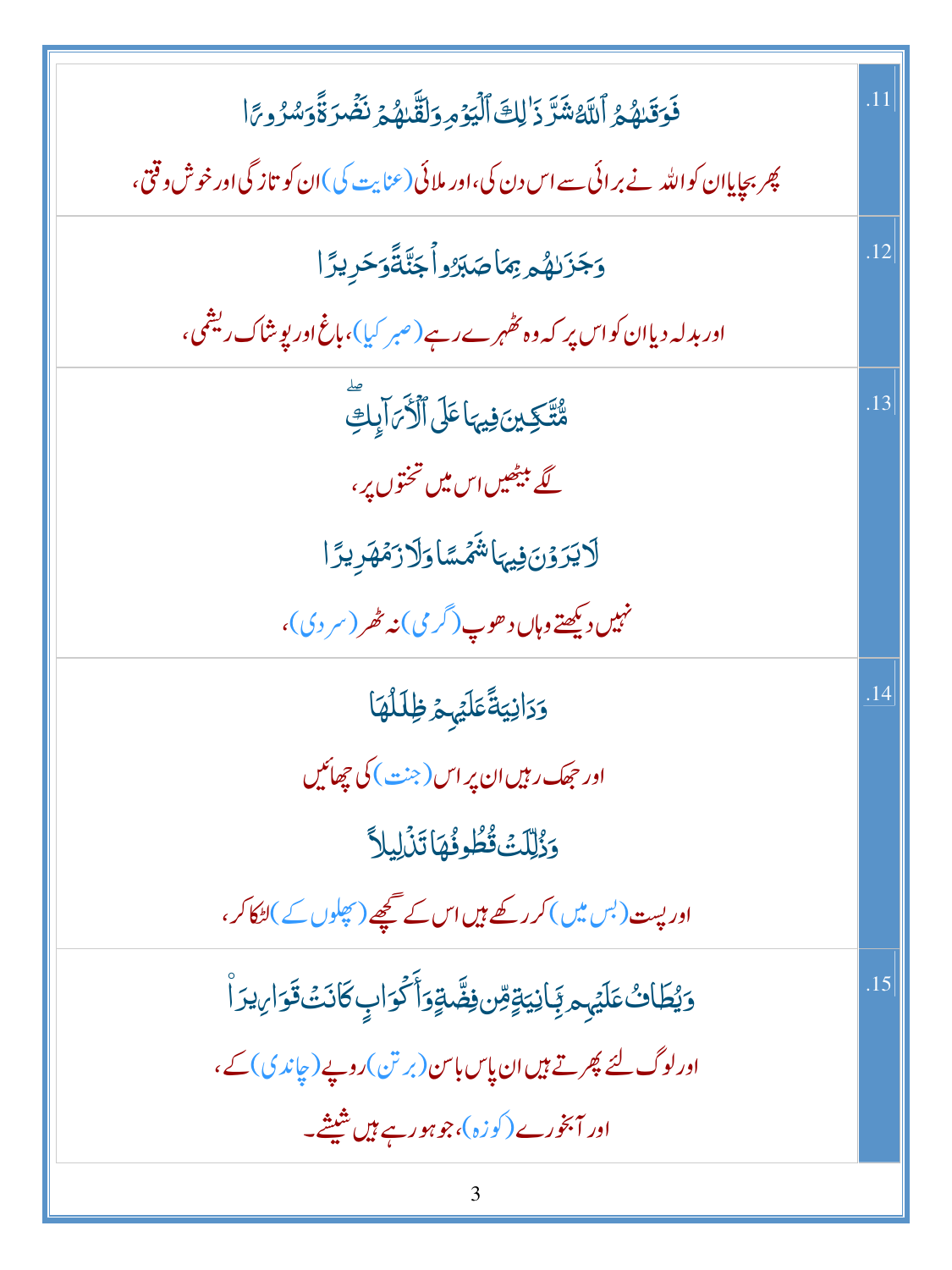| قَوَارِيرَ أَمِن فِضَّةٍقَلَّ ُوهَاتَقَٰٓ لِدَّا                    | .16 |
|---------------------------------------------------------------------|-----|
| شیشے پر روپے(چاندی کی قسم) کے ماپ(پ <u>یا</u> نے)ر کھاان کاماپ،     |     |
| وَيُسْقَوْنَ فِيهَا كَأَسًا كَانَ مِزَاجُهَا زَنْجَبِيلاً           | .17 |
| اور ان کو وہاں پلاتے ہیں بیالہ، جس کی ملونی ( آمیز ش ) ہے سونٹھ۔    |     |
| عَيۡنَٓٲڣؚۑ <sub>ؘ</sub> ؠٓٲؾ۠ۘۺڡ <sub>ۜٙ</sub> ؠڛڷۺڹؚۑڵٲ           | .18 |
| ایک چشمہ ہے اس میں،اس کانام کہتے ہیں <sup>سلسبی</sup> ل،            |     |
| وَيَطُوبُ عَلَيْهِمْ وِلْكَانٌ لَّخَلَّلُونَ                        | .19 |
| اور پھر تے <del>ہ</del> یں ان پاس لڑکے سد ار بنے والے،              |     |
| إِذَا بَأَيْتَهُمْ حَسِبْتَهُمْ لِؤُلُؤَامَّنثُوبًا                 |     |
| جب توان کو دیکھے،خیال کرے کہ موتی ہیں بکھرے،                        |     |
| وَإِذَا مَأَيۡتَ ثَمَّ مَأَيۡتَ نَعِيمًا وَمُلۡكًا كَبِيرَ ا        | .20 |
| اور جب تو دیکھے وہاں، تو دیکھے نعمت اور سلطنت بڑی۔                  |     |
| ۼڶؚ <i>ؾۿ</i> ۮٙڷۣؿٵ <sup>ڹ</sup> ؈۠ۺۮ <i>ؙ</i> ڛڂٛڞؙڒۘۏٳؚۺؾٙڹۘۯؿ۠ۜ | .21 |
| اوپر کی یوشاک ان کی کپڑے ہیں باریک ریشم کے سبز اور گاڑھے،           |     |
| وَحُلُّوَأَأَسَاوِيَ مِن فِضَّةٍ                                    |     |
| اور ان کو پہنائے ہیں کنگن روپے (جاندی) کے ،                         |     |
|                                                                     |     |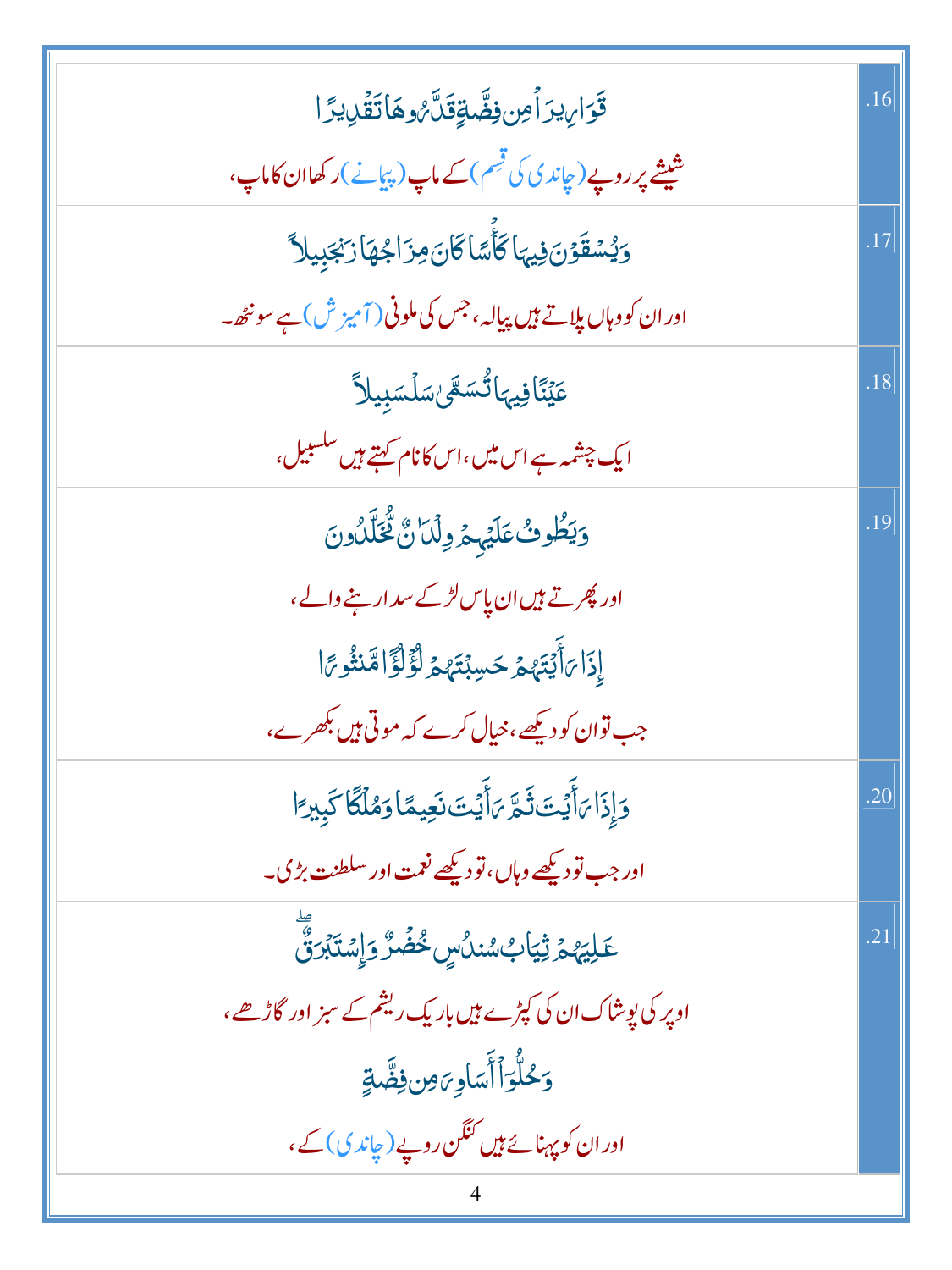| وَسَقَّلْهُمۡ رَبُّهُمۡ شَرَابًاطَهُو رًا                                                        |     |
|--------------------------------------------------------------------------------------------------|-----|
| اور پلائی ان کوان کے رب نے شر اب،جو دل کو د ھوگئی۔                                               |     |
| إِنَّ هَذَا كَانَ لَكُمْ جَزَ آءً وَكَانَ سَعَيْكُمِ مَّشَكُوعَ!                                 | .22 |
| ىيە ہے تمہارابدلہ،اور كمائى تمہارى نيگ لگى( قابل قدر)۔                                           |     |
| إِنَّا نَحْنُ نَزَّلْنَا عَلَيْكَ ٱلْقُرْءَانَ تَنْزِيلاً                                        | .23 |
| ہم نے اتارا تجھ پر قر آن سہج سہج( تھوڑا تھوڑا)اتارنا،                                            |     |
| فَأَصۡبِرۡكِكَٰٓحِ ِ٢َبِّكَ وَلَاتُّطِعۡوِيۡهُمۡ ءَاتِمۡمَٱ أَوۡ كَفُومًا                        | .24 |
| سو توراہ دیکھ (مانو)اپنے رب کے حکم کی،اور کہانہ مان ان میں کسی گنا ہگار یاناشکرے کا،             |     |
| <u>و</u> َٱذۡكُرِ ٱسۡمَ <i>بَ</i> بِّكَ بُكۡدَةٗوَأَصِيلاً                                       | .25 |
| اور یاد کرنام اپنے رب کا صبح اور شام،                                                            |     |
| وَمِنَ ٱلَّيَٰلِ فَأَسۡجُدۡلَهُ وَسَبِّحُهُ لَيۡلاَّطَوِيلاَ                                     | .26 |
| اور <u>پچھ رات میں سجدے</u> کر اس کو،اور پاکی بول اس کی بڑی رات ( دیر) تک۔                       |     |
| إِنَّ هَؤُلَاءِ يُجِبُّونَ ٱلْعَاجِلَةَوَيَذَ رُونَ وَىَ آءَهُمْ يَوْمًا ثَقِيلاً                | .27 |
| ىيەلوگ چاپتے ہيں شآب (فوراً) ملنے والی اور حچوڑ ( نظر انداز کر )ر کھاہے اپنے پیچھپے ایکدن بھاری۔ |     |
| ڹؖ<br>ڂٞ <i>ؙڷ۠ڂ</i> ۠ڽ۠ڂڶڨؘۘ <i>ڐۿۄٝ</i> ۏٙۺؘٚڶۮؘڶٵۜٲۺۯۿؙۄؘۛ                                    | .28 |
| ہم نے ان کو بنایااور مضبوط باندھی ان کی گرہ بندی(بناوٹ)،                                         |     |
|                                                                                                  |     |